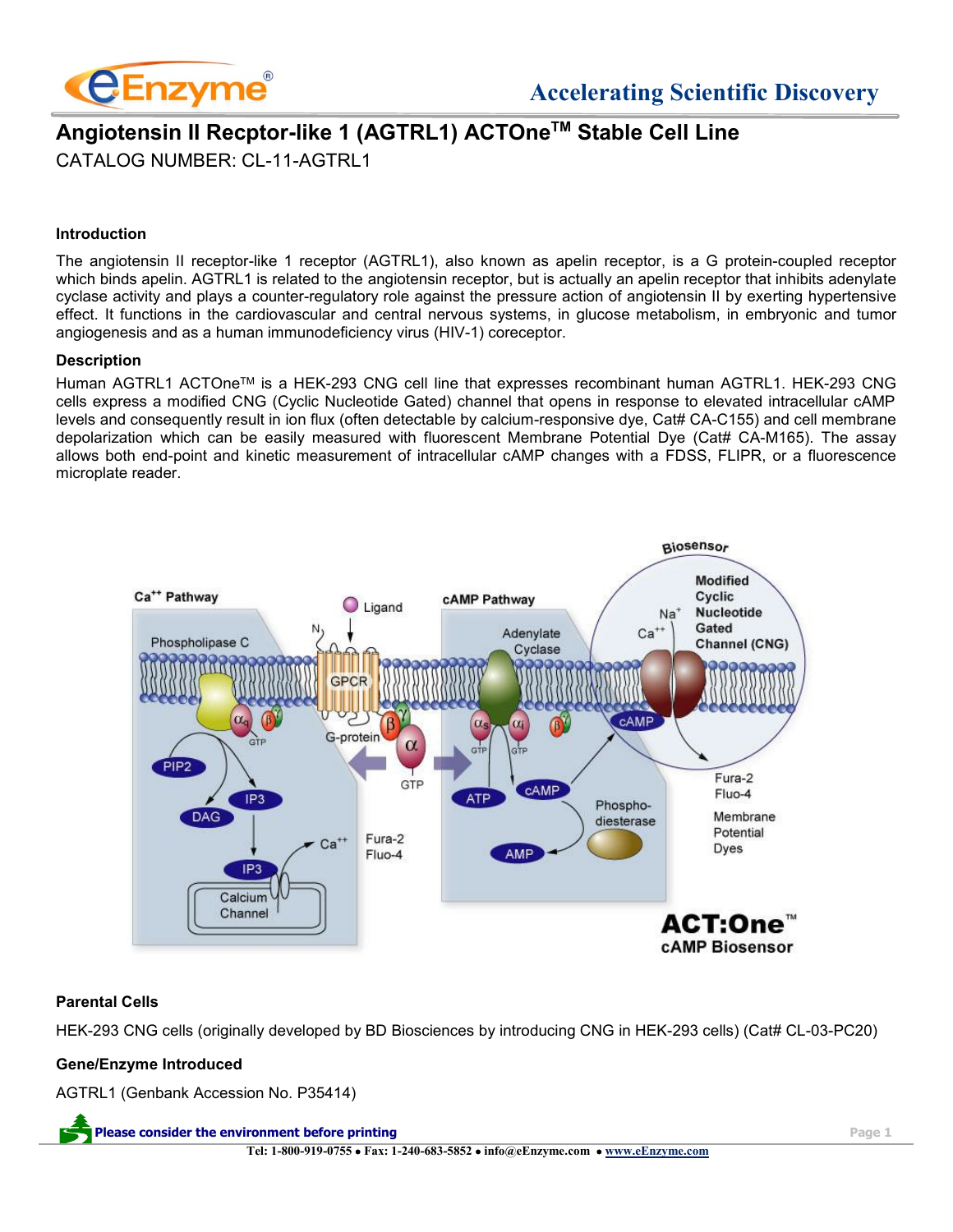

# **Accelerating Scientific Discovery**

# **Applications**

- cAMP dependent human AGTRL1 receptor cell based assay
- cell based high-throughput screening of human AGTRL1 receptor agonists/antagonists

#### **Functional Test**

- this cell line has been tested positive for AGTRL1 receptor specific response
- surviving rate: More than 2.5 million/vial on the second day after thawing
- the receptor specific activity is stable for 10 weeks continuous passage

# **Mycoplasma Contamination Test**

This lot of cells has been tested and found to be free of mycoplasma contamination.

# **Content**

• Stable AGTRL1 receptor cells: 1 mL (1 x 10<sup>6</sup> cells/mL in 70% DMEM, 20% FBS, 10% DMSO)

# **Growth Properties**

Adherent

# **Cell Culture Medium**

- Growth medium: DMEM-10% FBS supplemented with 250 µg/ml G418, 1 µg/ml Puromycin
- Freezing medium: 10% DMSO, 90% complete cell culture medium

#### **Subculturing Procedure**

- 1. Thaw the frozen cryovial of cells within 1-2 min by gentle agitation in a 37°C water bath. Decontaminate the cryovial by wiping the surface of the vial with 70% ethanol and transfer into a 75 cm<sup>2</sup> flask with 20 ml of complete DMEM growth medium.
- 2. Remove and discard culture medium next day, and then add fresh DMEM complete medium.
- 3. Monitor cell density daily. Cells should be passaged (1:3) when the culture reaches 90% confluence. Expected cell yield is between  $1.5 \times 10^5$  and  $2x 10^5$  viable cells/cm<sup>2</sup>.
- 4. Add 2.0 to 3.0 mL of 0.25% (w/v) trypsin-0.53 mM EDTA solution to the flask and observe cells under an inverted microscope until the cell layer is dispersed (usually within 15 to 20 minutes). **Note:** To avoid clumping do not agitate the cells by hitting or shaking the flask while waiting for the cells to detach. Place at 37°C to facilitate dispersal.
- 5. Transfer cell suspension to a 15mL centrifuge tube and spin at approximately 250 x *g* for 5 to 10 minutes.
- 6. Discard supernatant and resuspend cells in fresh growth medium. Add appropriate aliquots of the cell suspension to new culture vessels. An inoculum of 4 to 6 x 10<sup>4</sup> viable cells/cm<sup>2</sup> is recommended.
- 7. Incubate cultures at 37°C (5% CO2).

# **Storage**

Remove the frozen cells from the dry ice packaging and immediately place the cells at a temperature below -130°C, preferably in liquid nitrogen vapor, until ready for use.